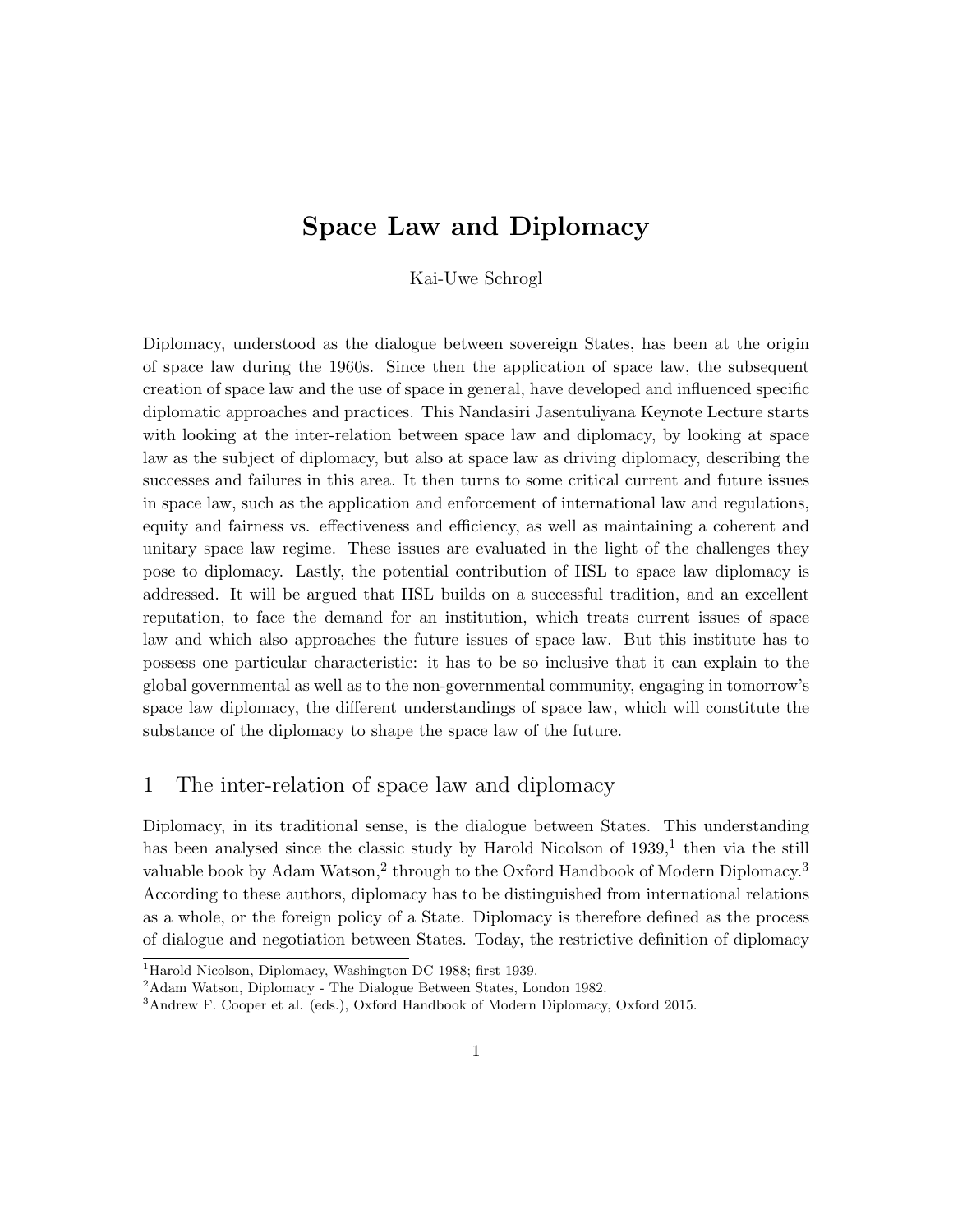is getting blurred and an overlap with international relations can been seen.<sup>4</sup> Currently, further attempts are made to adapt the concept of diplomacy to the internet age and the growing role of non-governmental actors in international relations.<sup>5</sup>

## 1.1

When we look at space law, a first phase can clearly be identified where the most traditional notion of diplomacy applies. It is the period of the negotiation and adoption of OST, ARRA, LIAB and REG covering the early 1960s to the mid-1970s. The substance of the diplomatic dialogue was characterized by the search for answers to basic questions related to the use of outer space: the status of outer space (including the still unresolved definition and delimitation of outer space), the determination of actors in outer space, the setting of rules on how to interact in outer space, and the setting of limitations for the actors in outer space. For the purpose of an ordered diplomatic dialogue, a special forum, the United Nations Committee for the Peaceful Uses of Outer Space (UNCOPUOS) was established after the Sputnik flight. But it was more a balance between multilateral and bilateral diplomacy that led to the space treaties, as its well-analysed drafting history demonstrates:<sup>6</sup> the diplomatic axis of multilateral diplomacy in UNCOPUOS was overlaid by the bilateral axis of U.S.-Soviet Union negotiations as the only space powers at that time.

What is even more important to note is that the context of the Cold War and the diplomatic practice it generated was also decisive for the emergence of space law. This refers to the negotiation process who the one article was conceded for another article, and even the one treaty (ARRA) was the tradeoff for another (LIAB) amongst the two superpowers. It was also decisive, in that the OST can well be characterised as an arms control treaty, given its context and the relevant provisions (in particular Article IV). Nevertheless, the writing of numerous other States, made possible through the multilateral diplomatic axis of UNCOPUOS, can be distinguished, as the drafting history makes clear.

One very specific international arrangement should be included in this assessment of how early - and still basic - international space law was determined by the context and practices of diplomacy. Even if at first glance does not appear to fit, the Intergovernmental Agreement for the International Space Station (ISS-IGA) of 1998 should be included. This is the first broadly international, nonregional, agreement on creating and maintaining an

<sup>4</sup>Kishan S. Rana, 21st-Century Diplomacy: A Practitioner's Guide, London 2011.

<sup>5</sup>Corneliu Bjola, Marcus Holmes (eds.): Digital Diplomacy. Theory and Practice, Abingdon 2015.

<sup>&</sup>lt;sup>6</sup>Nandasiri Jasentuliyana, R.S.K. Lee, Manual on Space Law, New York 1979 and 1981. Stephan Hobe, Bernhard Schmidt-Tedd, Kai-Uwe Schrogl (eds.), Cologne Commentary on Space Law, Cologne 2009 ff.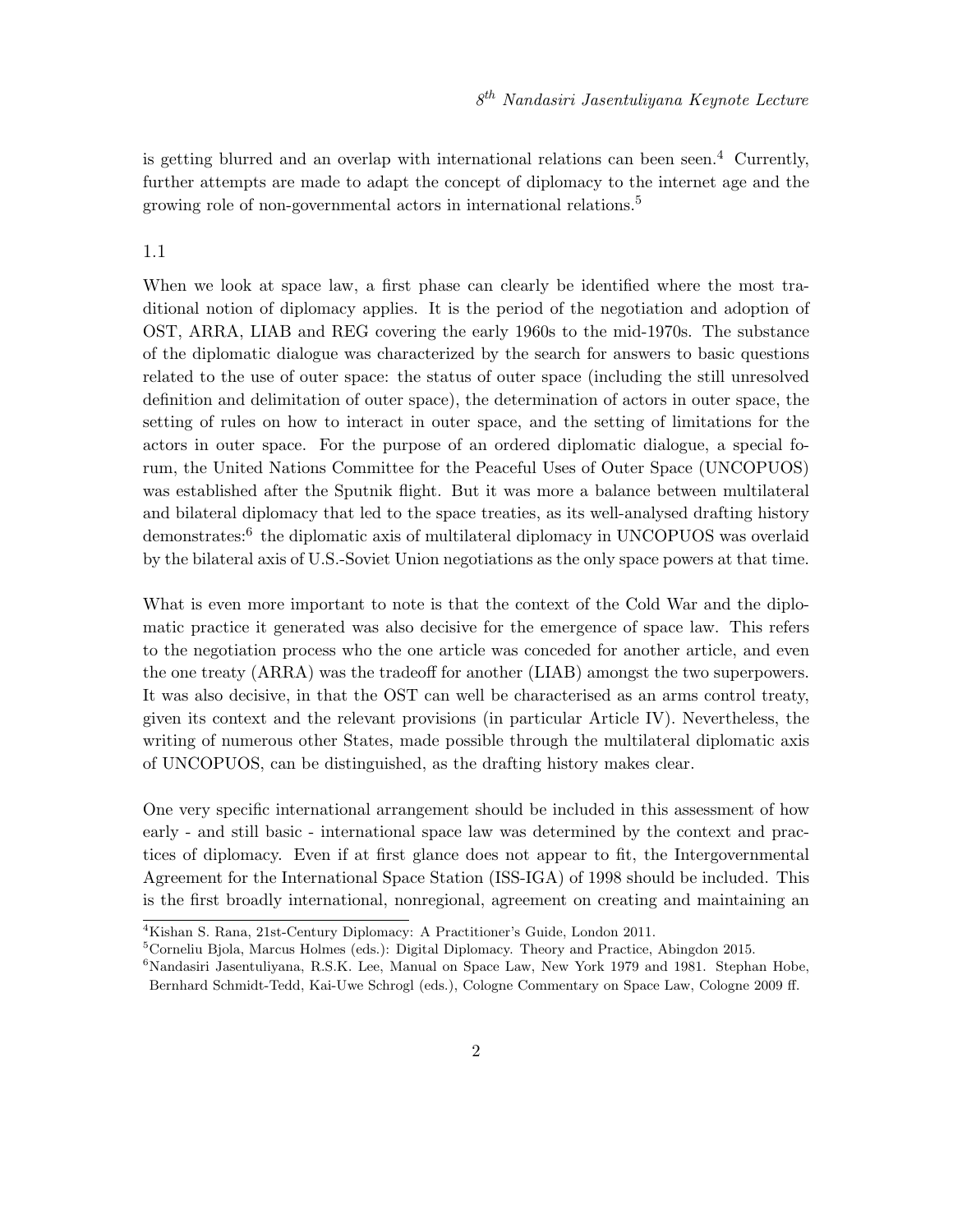infrastructure other than satellites and satellite systems in outer space. It is again dominated by the U.S. and Russia (the original Space Station approach was without the Soviet Union/Russia). It was set up at a time of détente, and today still has to face another period of confrontation. How will bilateral U.S.- Russian diplomacy impact its further implementation? Which example will it provide, when a Moon Village or a human mission to Mars is undertaken? Looking at diplomacy in the early space age, drawing the line to the ISS-IGA and extending it to future global exploration endeavours can provide valuable insights on how the two axes of bilateral diplomacy (where the main negotiating partner of the U.S. might also change from Russia to China or Europe, or be a mixture of those), and multilateral diplomacy (UNCOPUOS or other) can work, interact or compete.

## 1.2

While the context and practices of diplomacy tended to determine substance and shape of space law in the early phase, the time from the 1980s saw a changed scenario. The context was the North-South conflict, and the demand for new orders, be it for the economy (New International Economic Order), communications and culture (New World Information and Communications Order), or the commons (Common Heritage of Mankind concept, CHM). In tackling related space law issues like Direct Broadcasting Satellites, Remote Sensing or the exploration of the Moon and other Celestial Bodies, UNCOPUOS "emancipated" itself from the bipolar diplomacy, and created a multilateral space law diplomacy emanating from these new topics. The drawback of this 'new diplomacy' was that its products were either soft law (UN General Assembly Resolutions), or did (at least initially) not find universal recognition (the Moon Agreement).

One special case in this era should be specifically mentioned because it was dealt with outside UNCOPUOS, and because it was successful. It is the result of the WARC-ORB Conferences of the International Telecommunication Union (ITU) of 1985 and 1988. That forum showed that equitable access and distribution of space resources, together with efficient use, can be possible and that liberal "first-come-first-served" regimes are not a necessity or a fate. There, a sign of optimism for a fairer world order was born. Its promise holds true for all global commons, and the kind of multilateral diplomacy which was behind it can equally be seen through similar negotiations towards a new Law of the Seas up to and including today's "climate diplomacy".

Most recently, space law provided the testbed for an exciting experiment in diplomacy: the Draft International Code of Conduct for Outer Space Activities (ICOC). This is (was) the major diplomatic initiative on space undertaken in the last decade. It challenged not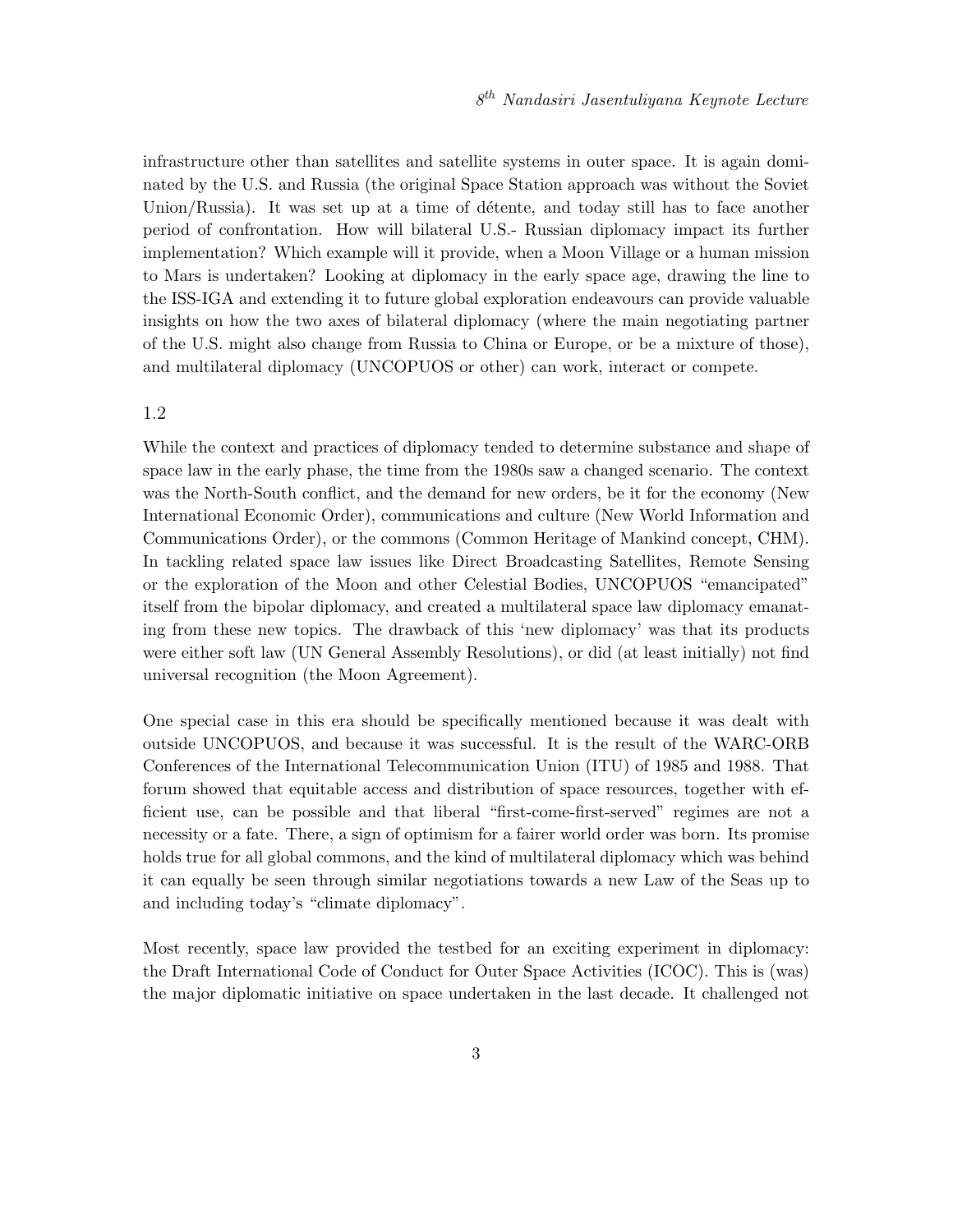only the existing institutions (it was deliberately conducted outside UNCOPUOS), experimenting with various forms of interactions (regional conferences), but also setting out to elaborate a new element to space law (behaviour in outer space) with numerous additional features. At the final negotiation conference held to date in July 2015, it drew the participation of more States than the OST has signatory Parties, showing the importance of the initiative, despite its failure to reach a final consensus (so far?). The substance of the Draft ICOC will stay on the agenda (not literally spoken); this does not mean that the new, nontraditional diplomatic approach should be seen as having failed in itself.

#### 1.3

Turning back to mainstream space law diplomacy, it can be stated that success and failure have been held in balance during the recent past. In UNCOPUOS,<sup>7</sup> the further development of soft law has gained a certain steadiness since the agenda reform in 1999, with a string of UN General Assembly Resolutions (Launching State, Registration Practice, National Space Legislation) and the Guidelines for Space Debris Mitigation.<sup>8</sup> Beyond that, the Legal Subcommittee is developing additional useful "products" such as guidelines/guidance (for small and very small satellites regulations) or compendia (space debris mitigation standards applied by States and International Organisations). Contrary to that the Conference on Disarmament (CD) experiences a continuous and apparently complete failure, where the Prevention of an Arms Race in Outer Space (PAROS) is not making any progress. So, the well-understood lack of progress in creating binding space law since the 1970s should also be looked at from the perspective of which kind of diplomacy has driven or influenced space law-making, and how space law has itself been able to define diplomacy from its substantive content.

For the near future, we continue to see the slow and incremental dealing with specific individual aspects of space law, particularly its implementation. A different diplomacy might be required to create new, binding space law. And so here we are again at the ICOC. We should not interpret its failure so as to reject the diplomatic approach of the ICOC, even if there have been mistakes and misunderstandings. Future initiatives, maybe to set up a Space Traffic Management regime, will be able to draw on this experience, optimize it and make it a useful tool for space law making. Hearing the response to the ICOC initiative should also open our eyes to the question: why has a conference of the

 $7$ Tare Brisibe, Parliamentary Diplomacy in the United Nations and Progressive Development of Space Law, European Journal of Law Reform (18) 2016, 6-34.

<sup>&</sup>lt;sup>8</sup>Irmgard Marboe (ed.), Soft Law in Outer Space, Vienna 2012. Kai-Uwe Schrogl, The 2014 and 2015 Sessions of the UNCOPUOS Legal Subcommittee  $-A$  Personal Assessment, German Journal for Air and Space Law ZLW (64) 2015, 481-488.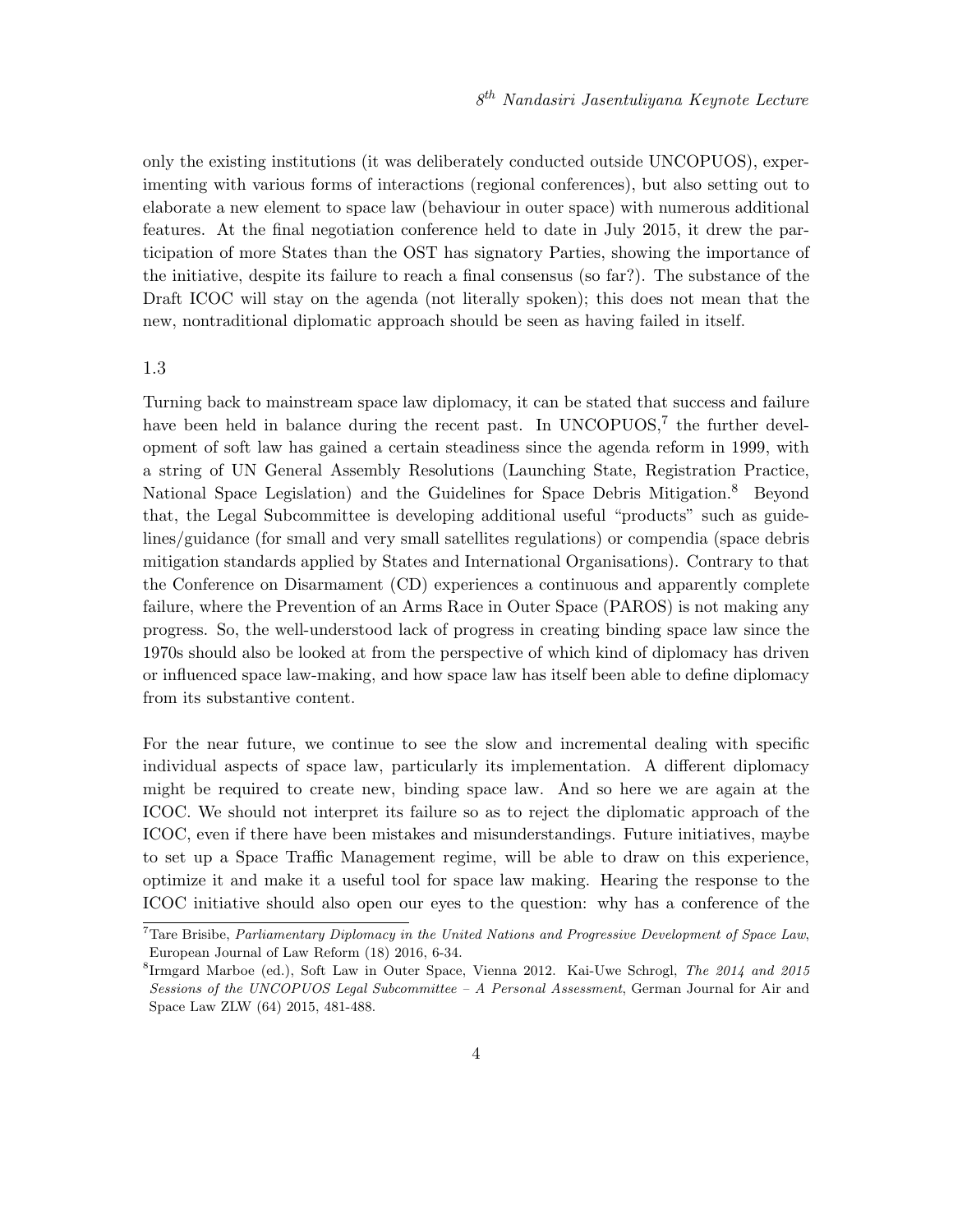States parties to the OST (or other space law treaties) so far never been called, when this is common in other fields, with huge diplomatic machineries emerging from this as a result, such as the Conference of Parties (COP) series of the UN Framework on Climate Change, to name the most prominent? This itself calls for an investigation about what purpose and what benefit such an approach could have for space law, and with this, opening a completely new door of space law diplomacy.

# 2 Critical issues of space law in the perspective of diplomacy

The previous section depicted the understanding of what approaches of diplomacy have been applied in the past - and could be applied in the future - to the field of space law. This can now be the framework for analysing key critical issues of space law from the perspective of diplomacy as the application and enforcement of international space law and regulations, equity and fairness vs. effectiveness and efficiency, maintaining a unitary space law regime. With this, we can possibly shed new light on the problems which space law development is facing and the way they can be tackled.

#### 2.1

The application and enforcement of international space law and regulations can be divided into three groups; the basic problem, existing problems and problems already looming on the horizon. To start with the basic problem, it is apparent that during the time of negotiating the core space law during the 1960s and 1970s, neither was time ripe nor was the superpower confrontation apt to establish enforcement mechanisms for space law. A special court like the later International Tribunal for the Law of the Sea was out of question, and also the Claims Commission in LIAB Art. XIV ff was more a potential than a practical tool. Also, States are reluctant to bring issues on space law to the International Court of Justice, and the notion of "policing in space" has rarely been used.

In fact, up to now, few and only rather minor issues have arisen in the application of international space law, which would lead to a diplomatic frown. Amongst them are a sometimes lax registration of space objects, but this does not shake the foundations of space law. Neither have astronauts stranded nor have objects which have fallen on Earth not been returned to their launching States, in so far as those have been identified and their return has been requested. One could argue that anti-satellite tests might only require advance consultations to discuss possible harmful interference with other space activities (OST Art. IX). Does that mean that space law does not need enforcement today or in the future?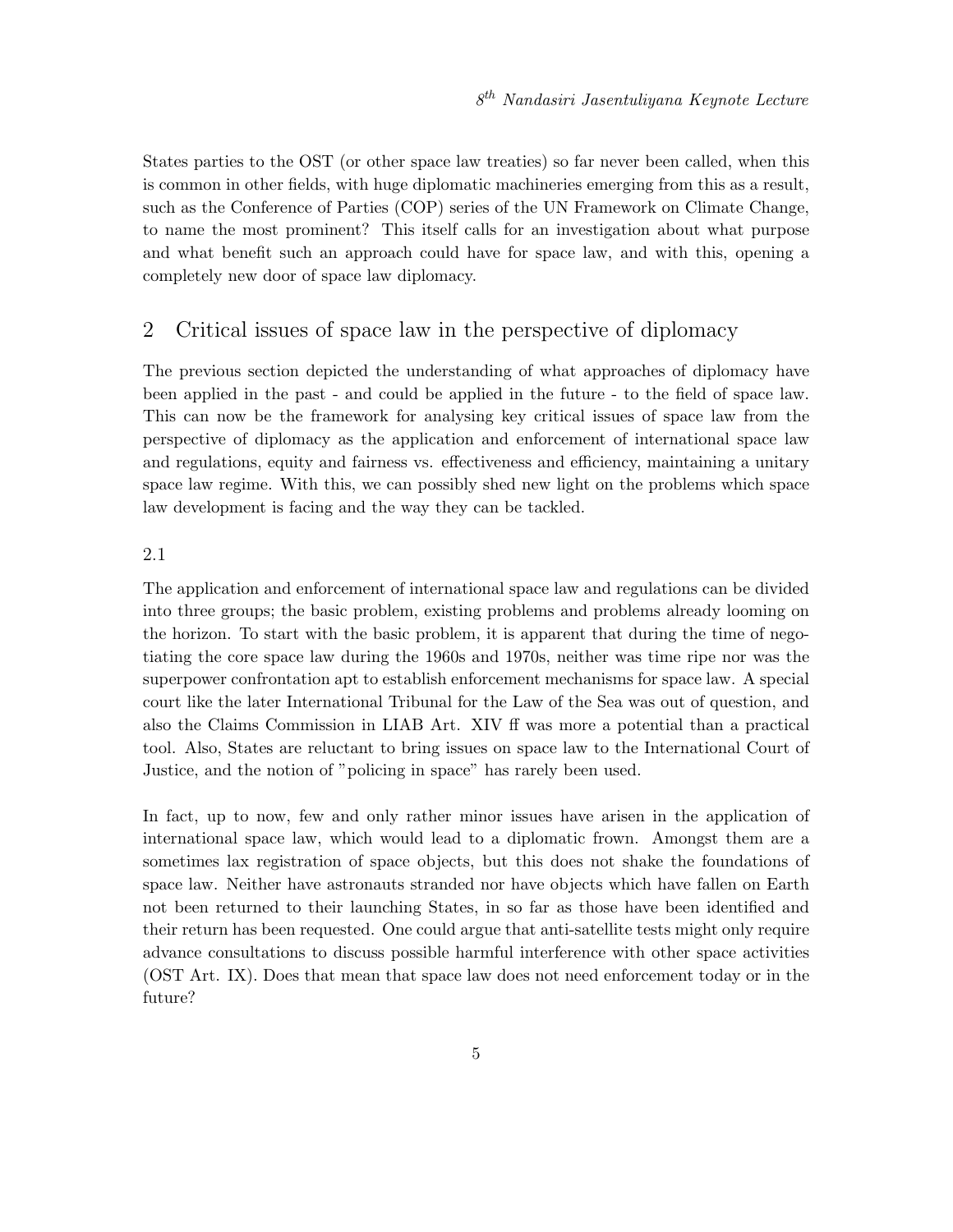There is, however, an existing problem, which has been pondered over without a real solution during the past 50 years: the border between peaceful and non-peaceful uses of outer space.<sup>9</sup> The character of the OST as an arms control treaty brought with it the recognition that military uses of outer space are allowed, with only one substantive limitation (Art. IV). Contrary to the Moon Agreement, the OST is no disarmament or arms-raceprevention agreement – except for the far away area of celestial bodies. The practice of military uses of outer space in the fields of communication, positioning, remote sensing, electronic intelligence etc. has been conducted in view of the postulate of peaceful uses (brought forward in the preamble of the OST but not defined further on).

But where does military use turn into non-peaceful use? Is it the attack on a space object of another State? Clearly, this would be the case in view of the UN Charter. But would the jamming of satellite signals fall under the same category? And even less obvious and direct, would the use of a positioning satellite for guiding missiles constitute a non-peaceful act? The vision of "Star Wars" from the 1980s turned into the reality of wars via space since the First Gulf War. In addition, we see doctrines of States, which outline that adversaries might have under specific conditions to face rejections of the exercising the freedom of use of outer space. Diplomacy has not really taken up these issues. It failed with trying to define what a weapon in space could be. This is not a good precondition for tackling these even more touchy issues.

Diplomatic tools of today are obviously not fit for taking up this task. And space law does not have the practice of ITU or ICAO to handle the dual-use character of its medium, as is managed for the frequency spectrum and air space. Following this line of assessment, one of the key issues related to non-peaceful uses of outer space is their character seen in relation to behaviour in outer space. The focus of traditional space law on the status of outer space and the related actors, has not sufficiently taken into account the necessity also to regulate the behaviour in outer space.

Approaches as the ICOC or the report of the Group of Governmental Experts on Transparency and Confidence-Building Measures in Outer Space (GGE) of 2013<sup>10</sup> show that different approaches in dealing with the issue of peaceful uses are necessary and that they

<sup>&</sup>lt;sup>9</sup>For a comprehensive account on space security in all its aspects, see Kai-Uwe Schrogl/Peter L. Hays/Jana Robinson/Denis Moura/Christina Giannopapa (eds.), Handbook of Space Security. Policies, Applications and Programs, 2 vols., New York et.al. (Springer) 2015.

 $10$ UN Doc. A/68/189 of 29 July 2013. See also Jana Robinson, The Role of Transparency and Confidence-Building Measure in Advancing Space Security, ESPI Report 28, Vienna 2010.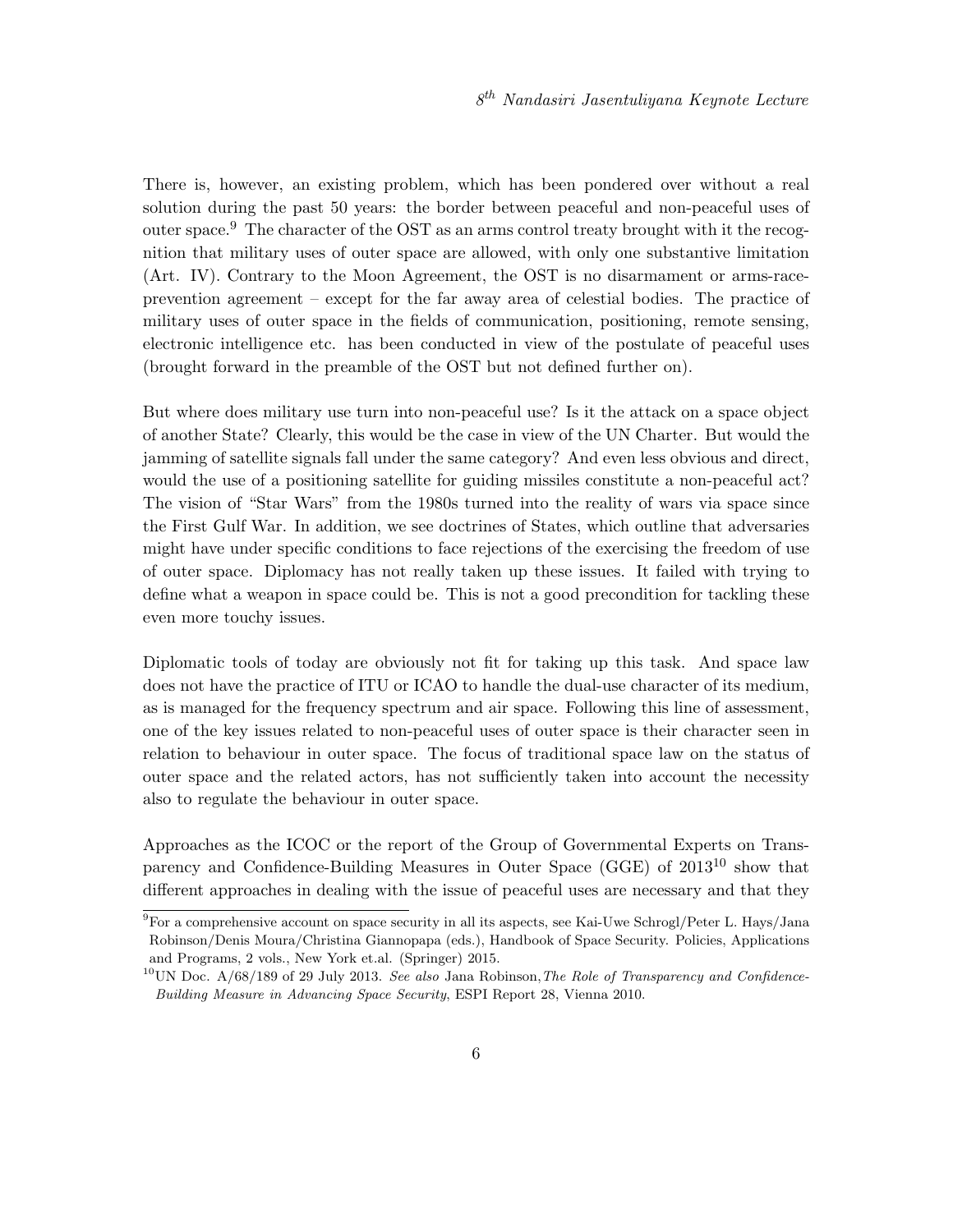have to be accompanied by respective diplomatic approaches in establishing a consensus on peaceful uses and on how to enforce, or at least to encourage, application of the rules and ensure compliance.

Lastly, the primary looming problem of application and enforcement of space law has to be addressed. It is the issue of non-appropriation as contained in Art. II OST. How shall the world community react, if a State directly tries to appropriate a portion of outer space? How shall the world community react, if this happens indirectly via non-governmental entities? Who can determine, and by which diplomatic means, when appropriation actually takes place and who would be in a position to police and enforce?

This raises the question of where we see the "red lines" of non-compliance with international space law. How can which diplomacy tool help in identifying cases for such red lines, define noncompliance and organise responses to it? The tool box of unilateral or multilateral, ad-hoc or structured institutional diplomacy is at hand and will have to be employed in a reasonable and smart way based on the experience of the past and the context of today.

## 2.2

Equitability and fairness vs. effectiveness and efficiency is an issue, which has been sidelined recently under the impression of making the world community believe that everything has to be done to unleash the potential of private space activities, moguls and "investors". At a time, when the living conditions on Earth are blindly destroyed further and further, and the very last blank spots on Earth such as the Arctic and soon also Antarctica are grabbed by profit and interest, it is no surprise that the legal regime for outer space is attacked by the same attitude and the same actors. There exists an OST and there exists a Moon Agreement, which intend to prevent a "first-come first-served" of a global common but at the same time recognize the prospect of using the resources. Why not trying seriously - with the help of the fitting diplomatic means - to strike the balance between the concept of equitability and fairness (as enshrined in Art. I OST) and the concept of effectiveness and efficiency (as the banner of the liberalist movement).

So far untouchable, but now even questioned from inside the North by politics (Bernie Sanders, Podemos Five Star Movement, Syriza etc.) and academics and think tanks ("Prosperity without Growth"), $^{11}$  the liberalism leading to further increasing the gap between

 $11$ Tim Jackson, Prosperity without Growth - Economics for a Finite planet, Abingdon 2009. Jeremy Rifkin, The Third Industrial Revolution - How Lateral Power is Transforming Energy, the Economy and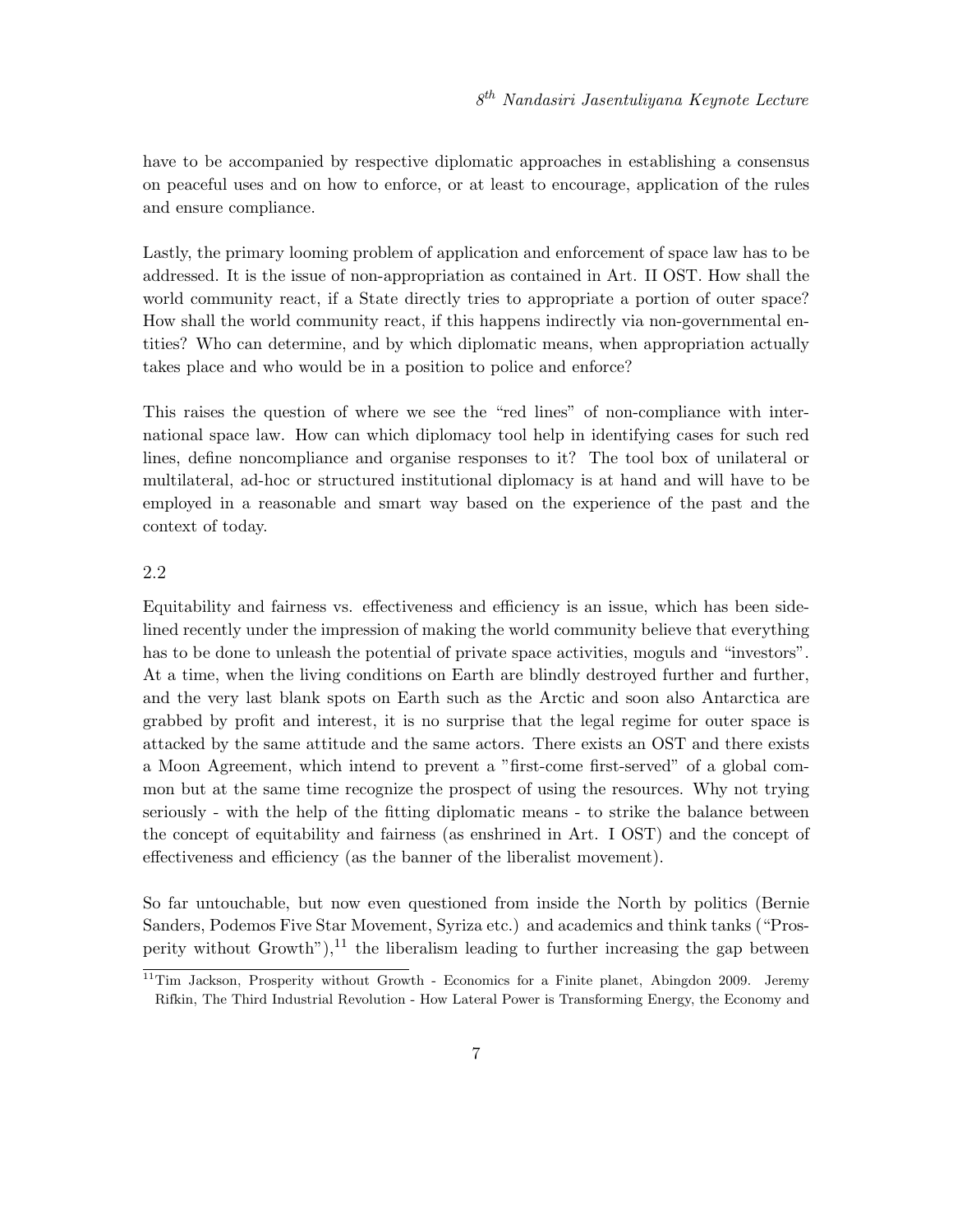rich and poor and destroying the living conditions is coming under pressure. Together with a movement to re-institute the State as a legitimate and credible actor and investor,  $12$ the trend to leave everything to the private sector with its known consequences, is under challenge. Why should in such a situation, the space law regime, which has been serving the purposes of equitability and effectiveness so well during the past 50 years be changed? Commercial, even private space activities are possible and have been conducted in the past and today in a manner, which does not distort the balance.

This balance is not only an abstract idea. It is possible, is identifiable and proven by, inter alia, the ITU regime relating to the access to and use of the GSO, and by the Deep Seabed mining regime of UNCLOS. When asking diplomats: why should we, with such good and successful practices, be afraid of negotiating a balanced regime to govern the exploitation of the natural resources of the Moon and other celestial bodies, non-substantive stereotypes prevail in response? The question of what consequences the crossing of the "red line" of actual appropriation have, itself is taboo. To be realistic, there is and there has to be place for all kinds of actors in space: for governmental and non-governmental, for civilian and military. Their activities, however, have to be ruled by international law. This current internal law is based on principles, which are so far shared by all space-faring nations (even if only a little more than half of all Member States of the UN have ratified the OST). These principles have so far served the balance between equitability and fairness vs. effectiveness and efficiency quite well. This balance is currently challenged and it is a matter also of diplomacy, how this challenge is responded to.

#### 2.3

Maintaining a unitary space law regime is the last critical issue to be mentioned in this section. International space law is not only the booklet that is published by the UN Office for Outer Space Affairs (UNOOSA). While it contains the treaties and UNGA Resolutions, which were negotiated in UNCOPUOS, space law is actually much broader.<sup>13</sup> It can be argued that the Partial Testban Treaty of 1963 is actually the first space law, or at least space law related treaty, since it deals with the limitation of actions in outer space.

The greater part of space law created outside UNCOPUOS is, however, developed by

the World, New York, 2011.

 $12$ Mariana Mazzucato, The Entrepreneurial State. Debunking Public vs. Private Sector Myths, London 2013.

<sup>&</sup>lt;sup>13</sup>The broadest understanding of space law is comprised in the four volume collection Space Law: Basic Legal Documents; edited by Karlheinz Boeckstiegel and Marietta Benkoe, The Hague, Installment 18, 2016.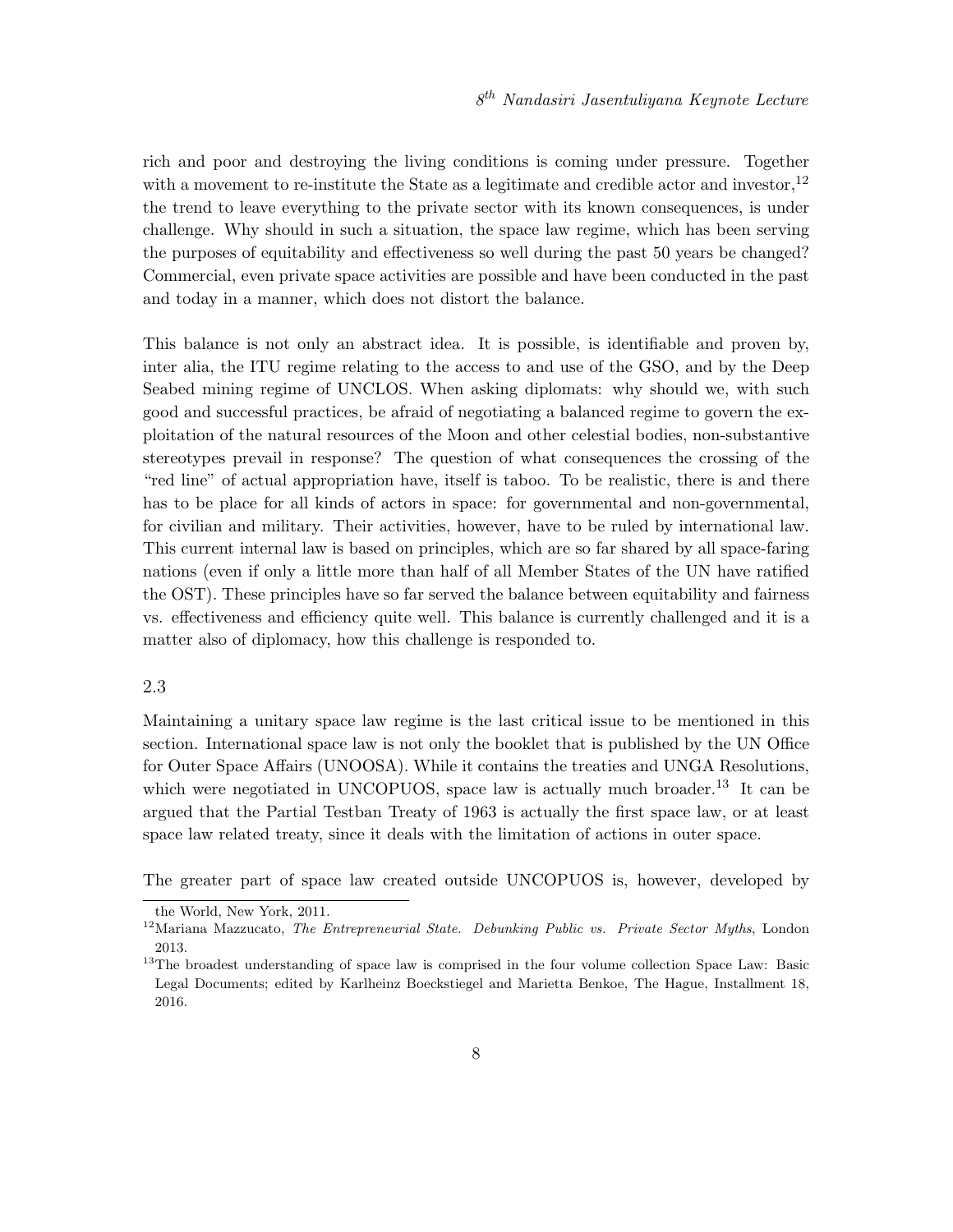the ITU.<sup>14</sup> It creates international law even regarding the status of outer space. In Art. 44 of its 2014 Constitution, it states that any orbits (associated to radio frequencies) are limited natural resources, and derives therefrom specific terms for their use. While the GSO was already listed some thirty years ago as a limited natural resource, the extension to "any orbits" is rather recent. The concept of "limited natural resource" is not comprised in the corpus of space law developed by UNCOPUOS. The far greater number of States Parties to the ITU Constitution have therefore set a concept with consequences, translated into concrete provisions in the Radio Regulations, which are themselves international law and into an even broad set of standardisations. UNCOPUOS, which has been established by the UN General Assembly as the main body to develop space cooperation and space law, was not involved in this space law-making process. It did not even take notice of the extension of the limited natural resources concept (and its consequences) when taking place in ITU.

UNCOPUOS is therefore threatened with the loss of its role as the central organ or guardian for international space law. This could happen despite its role as the unique intergovernmental body to bring together the scientific-technical as well as the legal dimensions and an effective and respected Secretariat taking all efforts in serving the Member States. It struggles to maintain the character of a clearing house for all space law developments, which are spreading further and further. The process for the ICOC is only the most visible and overt case of sidelining UNCOPUOS. The next organisation besides ITU, which enters into the space law development will be the International Civil Aviation Organisation (ICAO). As early as 2005, its Council showed interest in the topic of space traffic management. Since 2015, it has hosted a "learning group" on civil space travel. This is, due to its character as informal discussion platform instituted for dialogue among various stakeholders, at least conducted with the involvement of UNOOSA. Regional organisations like the European Aviation Safety Agency (EASA) are looking into private human space flight, as is their counterpart in the U.S., the Federal Aviation Administration (FAA), more or less under the radar of UNCOPUOS.

Only the preparation of the Unidroit Space Protocol to the Cape Town Convention of 2012 was brought to the attention of UNCOPUOS by an engaged representative of Unidroit itself, in order to align this legal text properly to space law provisions.<sup>15</sup> A completely different picture exists again for the field of peaceful/non peaceful uses, where UNCOP-

 $\overline{14}Y$ von Henri, *Orbit/Spectrum Interntional Regulatory Framework: Challenges in the 21st century*, IISL Proceedings 2014, 3-11.

<sup>&</sup>lt;sup>15</sup>It was in 1999 that Martin Stanford approached the space law community to receive advice, which eventually led to an LSC agenda item. Martin Stanford received an IISL Award of Appreciation in 2015.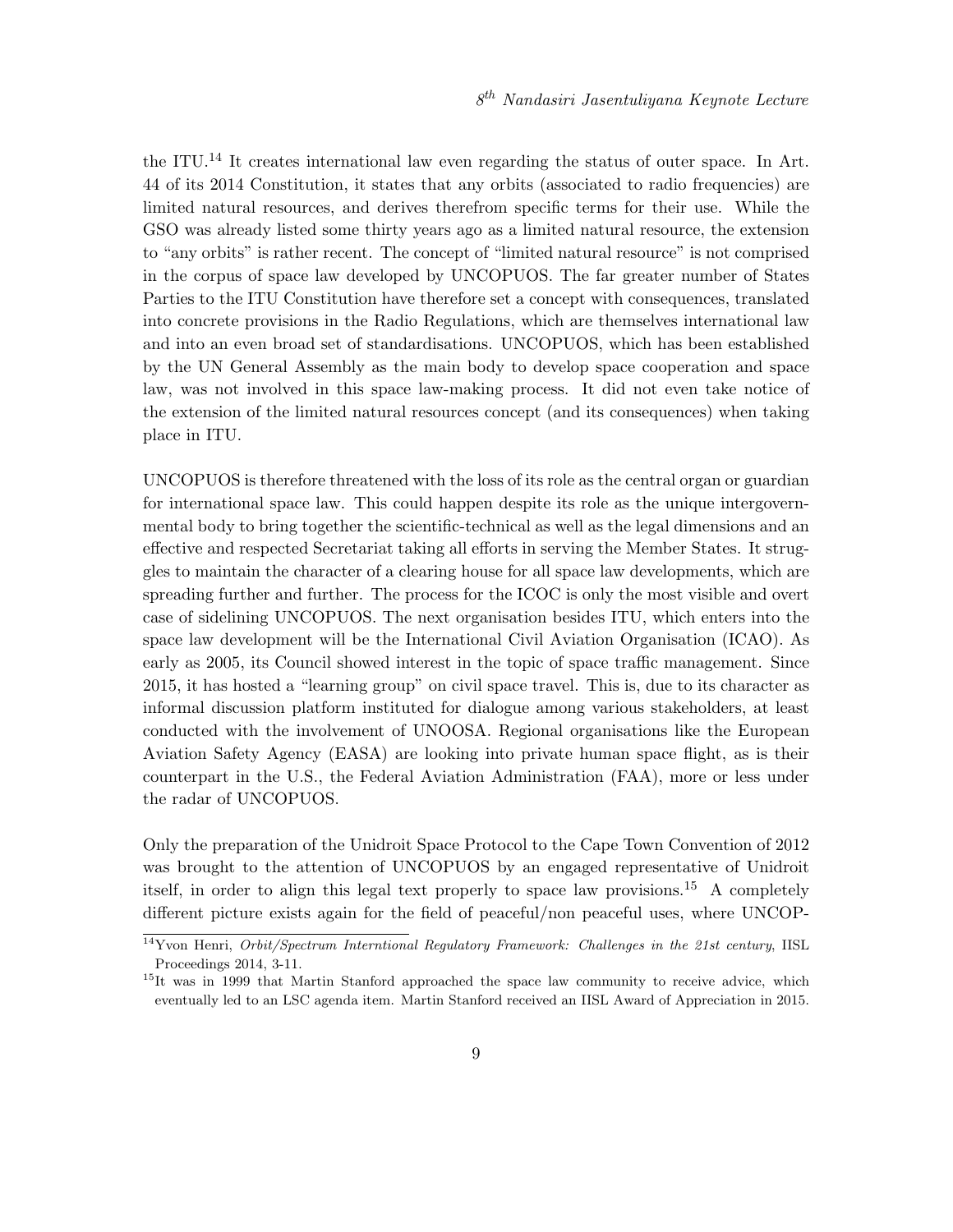UOS and CD have been kept apart by the Member States. This extends until today in issues like an adequate reflection of the GGE report also in UNCOPUOS. There is also no link between UNCOPUOS' Legal Subcommittee and the International Organization for Standardization (ISO), which deals with space debris.

In the broad field of space applications and their regulation, it seems that oversight and even overview have got lost. The latest example may be the UN General Assembly Resolution "A global geodetic reference frame for sustainable development" of  $2015$ ,<sup>16</sup> which has a direct impact on remote sensing data use, but which was negotiated without any reference to the Remote Sensing Principles of 1986 or the involvement of UNCOPUOS. On the other hand, the recent agreement in the Long-Term Sustainability (LTS) process on a first set and a detailed time bound workplan for the remaining draft guidelines demonstrates in my opinion the unique ability of COPUOS to show determination and persistence and overcome political conflicts. The further LTS process in connection with UNISPACE+50 gives a unique platform for diplomacy where, at the end, innovative decisions may be made. This is proof of COPUOS's quality as global platform for space governance.

The biggest challenge for a unitary and coherent international space law, however, comes from national space legislation. Due to its genesis more as a reaction to national developments and its status as soft law, it cannot be expected from the UNGA Resolution on National Space Legislation of 2013 that it would be a strong tool for guidance; this holds true in particular for those States that have already enacted national space legislation. So we will continue to have home-made nationally-set delimitations of air space and outer space, different applications of liability for nongovernmental entities operating from inside or outside the respective territories, and - as mentioned before - different applications of the non-appropriation principle.

The impression arose some time ago that States are not really interested in a coherent and unitary development of international space law, and go shopping for law-making wherever it seems convenient, practicable or simply in their own interest. What type of diplomacy is this? Which diplomacy is required to change or rectify this? Why should we promote a coherent and unitary space law system, if States apparently do not want this? Is it actually necessary? In fact, it took considerable efforts to unify the Law of the Sea and it takes a strong institutional setting to maintain coherence in aviation and telecommunication law. Space law has been going for some time in the opposite direction. It has not yet been properly assessed by States, whether this is also in their best interests tomorrow, and in

 $16$ UNGA Res. 69/266 of 11 March 2015.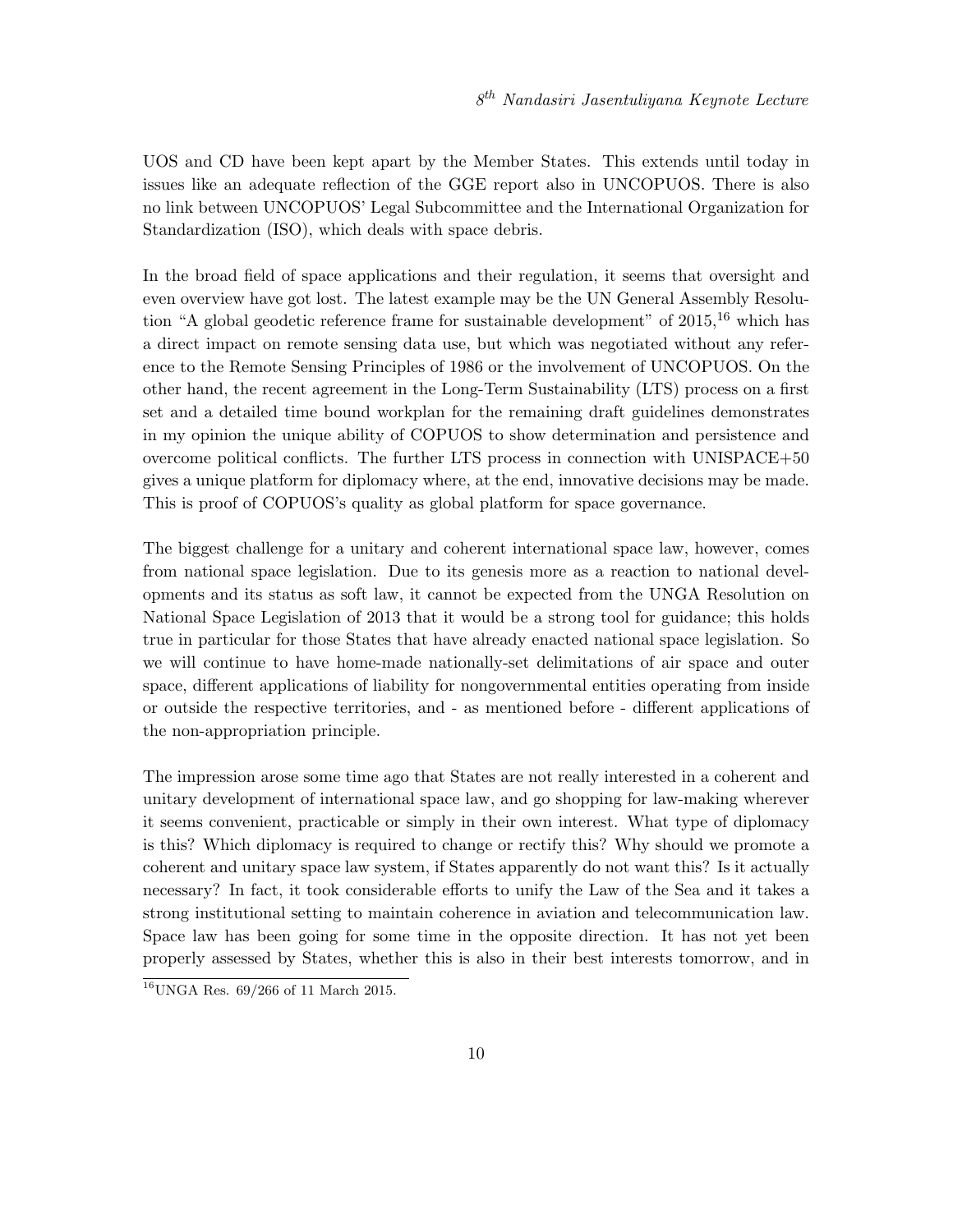the best interest of outer space as a global common.<sup>17</sup>

# 3 The contribution of the IISL to space law diplomacy

States follow their interests. This somewhat dry assessment can obviously also be made for the field of space law. While space law contains some of the most optimistic and high-spirited provisions in international law (freedom of use, sharing of benefits, envoys of mankind etc.), we are today facing a rather down-to-earth approach as to how space law is made and which expectations of the States in space law are visible. Not to speak of the diplomatic incoherence, which is felt for every single issue that is discussed. So what role can an organisation like IISL play in this context and which role in space law diplomacy could or should it play?

IISL has state of the art statutes and bylaws only recently amended in an open and inclusive process, which at its outset contains the Institute's purposes and objectives (IISL Statutes, Art. II). Members, however, have to substantiate this well set frame. So this lecture, in dealing with space law and diplomacy, will necessarily also have to ask about what and how, IISL could and should contribute to space law implementation and development. It is also the attempt as the newly elected President to offer a few major aspects on focal points for the Institute in the near future.

#### 3.1

The first point to be mentioned might not be the one that immediately comes to mind, because it is one for the future, but rather that is one, which will play an enormous role. Among the overarching global trends many analysts list, the creeping loss of the predominance of the traditional "Western model" is frequently included.<sup>18</sup> This will have consequences for world politics, and also for international law. It can also be expected that the approach to space law could be challenged. but it is not yet clear by whom ("the

<sup>&</sup>lt;sup>17</sup>The upcoming IAA study on STM, the second following the 2006 one, will argue that negotiating an STM regime could take the shape of UNCLOS.

 $18$ As a few examples, see Jose Monserrat Filho, *Governance with Transparency and Confidence in the Sky as* well as on Earth, IISL Proceedings 2014, 345-363. Tare C. Brisibe, A Normative System for Outer Space Activities in the Next Half Century, IISL Proceedings 2013, 3-28. V. Gopalakriashnan/M.Y.S. Prasad, Space Debris Remediation – Common but Differentiated Responsibility, IISL Proceedings 2013, 379-394. Nie Jingjing/Yang Hui, Revisiting the Concept of International Custom in International Space Law, IISL Proceedings 2012, 348-356. Vladlen S. Vereshchetin/G.M. Danilenko, Custom as a source of International Law of Outer Space, Journal of Space Law (13) 1985, 22-23. Setsuko Aoki, Common elements in Latin American mechanisms in cooperation in the peaceful uses of outer space, IISL IAC-16.E.7.5.4.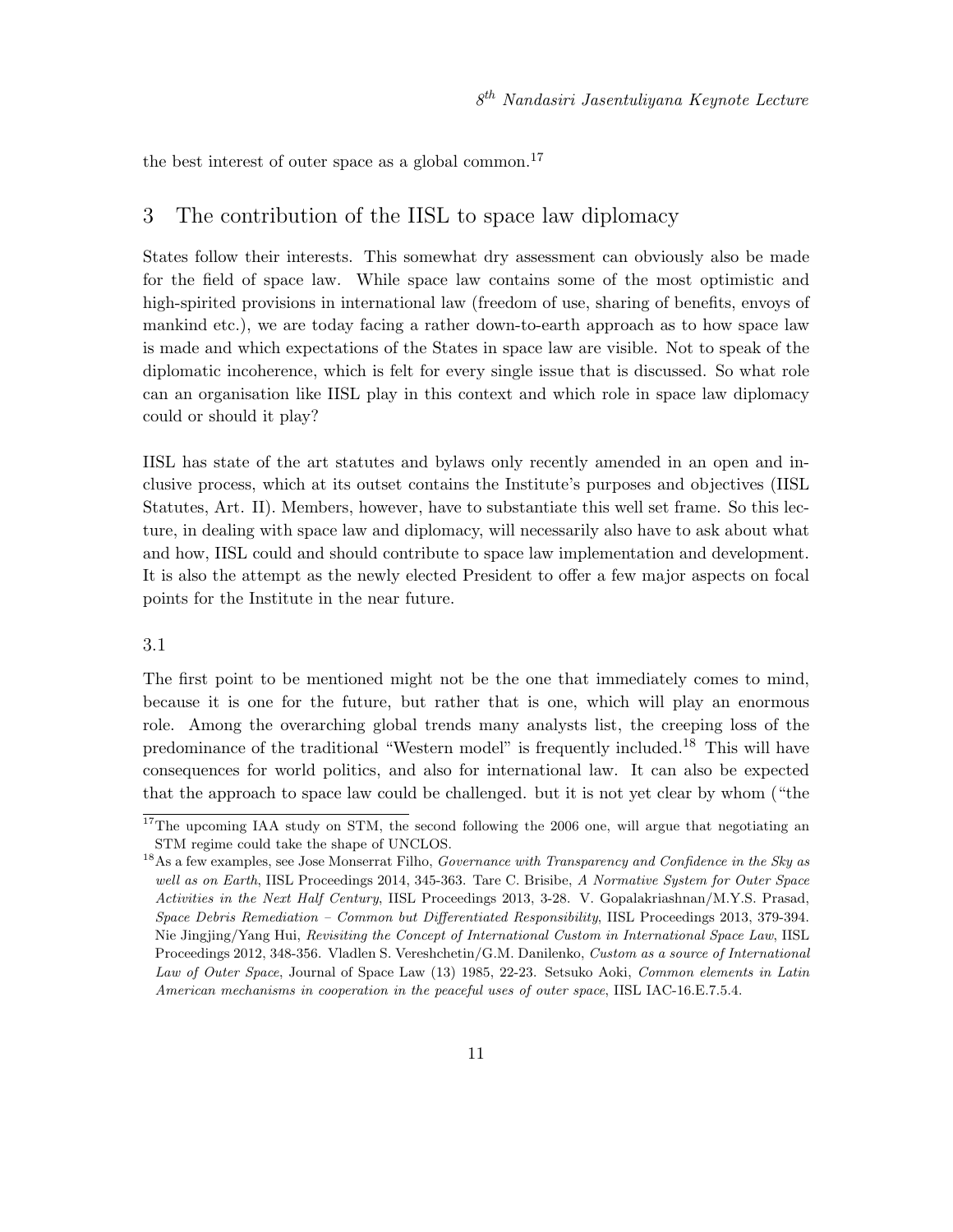East", "the South", "autocrats/democrats" etc.?), and for which fields. The only substantive challenge so far has been raised by private entities - as part of the "Western" context - which are demanding property rights. While this is real and current, we have to concede that we do not know about the future challenges of conceptual scope. IISL, however, is excellently suited to look into this.

With its membership currently comprising 48 nationalities from all continents and professional backgrounds (academic, governmental, private sector), it is the only forum, which can authentically investigate the future different "understandings" of space law and can become the voice to explain these and their potential consequences. UNCOPUOS or any other intergovernmental forum is by its nature and diplomatic practice not suited for such a role, but IISL by its very character as global non-governmental organization of experts certainly is. This is, why this role should be build up in a careful and reasonable way. It shall not stimulate a "clash of civilizations", but it shall provide explanation and understanding for the intergovernmental diplomacy, which will, without such knowledge, certainly loose energy in misunderstanding and conflicts or miss opportunities for space law development responding to the major challenges.

## 3.2

Now the more obvious role of IISL can be addressed. This is to treat the current issues of space law and space law making. In the classical sense of diplomacy, IISL is already involved as an institution in the space law process in that it has gained the position of an observer to UNCOPUOS. This encompasses participation in the sessions and with special permission even in the working groups, in particular the Legal Subcommittee, also the organisation of the annual IISL/ECSL Symposia on the first session days of LSC. These are excellent opportunities to drive debates and support deliberations under specific agenda items. It further provides IISL with the opportunity to respond to the requests for input and questionnaires, sent out by the Secretariat, so that the Subcommittee is provided with written material for its deliberations.

Besides this institutional aspect, it can be noted with some satisfaction that the attractiveness of IISL to individuals being part of the space law making community is so high that the IISL Board included at one point in time three Chairs of the UNCOPUOS Legal Subcommittee (Marchisio, Brisibe, Schrogl), plus two LSC working group chairs (Marboe, Aoki). While IISL is no secret order or a free mason club, it would be surprising if exchanges and deliberations in the Institute did not have any influence on these individuals. Individual IISL members are thus acting in the corresponding forums as diplomatic practi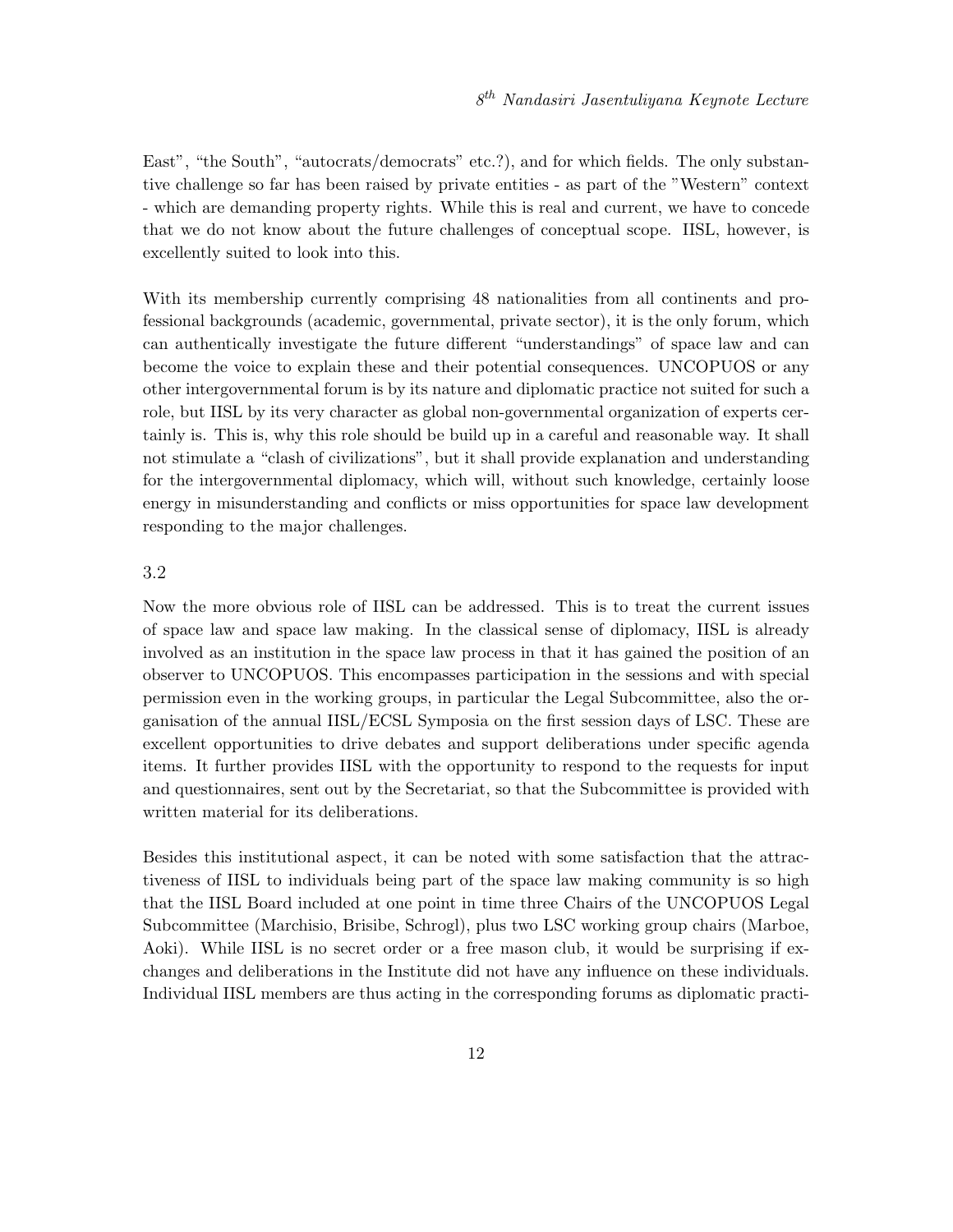tioners (primarily of course as representatives of their respective States), possibly informed and inspired by interaction in IISL.

Further to the classical diplomacy, we have learned that a "digital diplomacy" has emerged characterized by a globalized civil society, maintained by the tools provided by the internet. IISL is also part of this context. But even with the greatest efforts, the Institute will not reach a huge audience and move the masses like pop stars through internet-based means (website, twitter, facebook etc.). What IISL, however, should have in mind and what it can contribute to digital diplomacy, is to offer explanations to an interested audience and provide understanding about the role of space law in global relations and for global society.

Since this global society is evolving rapidly, IISL has to place a particular focus on the next generation. It will not compete with the fine academic institutions in the field of space law in educating young people (as the Institute is not the place to prepare better handbooks or commentaries than the members can produce in Bangalore, Beijing, Cologne, Leiden, Lincoln, Mississippi, Montreal, Moscow, Paris, Tokyo or other places around the world). But it can, and actually is already through the Young Scholars Session, the Moot Court and competitions, as well as the prospective membership scheme, providing the opportunity to the next generation for early interacting with the traditional space law diplomacy and community. Interacting means here, learning, and at the same time contributing ideas and visions.

#### 3.3

The preceding exposé already gives some hints on how IISL can approach the future critical issues of space law. As outlined, the use of space is changing rapidly with more and more actors, a strained space environment (by space debris, miniaturisation or the advent of megaconstellations), an explosion of new ways to use space data and services, and in addition to that the dawn of new industrial internet-based approaches to space hardware manufacturing. In section 2 only a few key problems, which arise from this have been mentioned and the diplomatic practices regarding space law have been assessed. IISL cannot provide solutions to all these issues and problems. It should not even strive to provide the single answer to such issues. IISL can, however, endeavour to provide the platform for building a truly inclusive voice - which would be a unique characteristic. With this, the ability to inform and to explain in particular about potentially different "understandings" of space law, key elements of the statutes can be met.

To reach this, IISL has to continue to open up to various other space and non-space com-